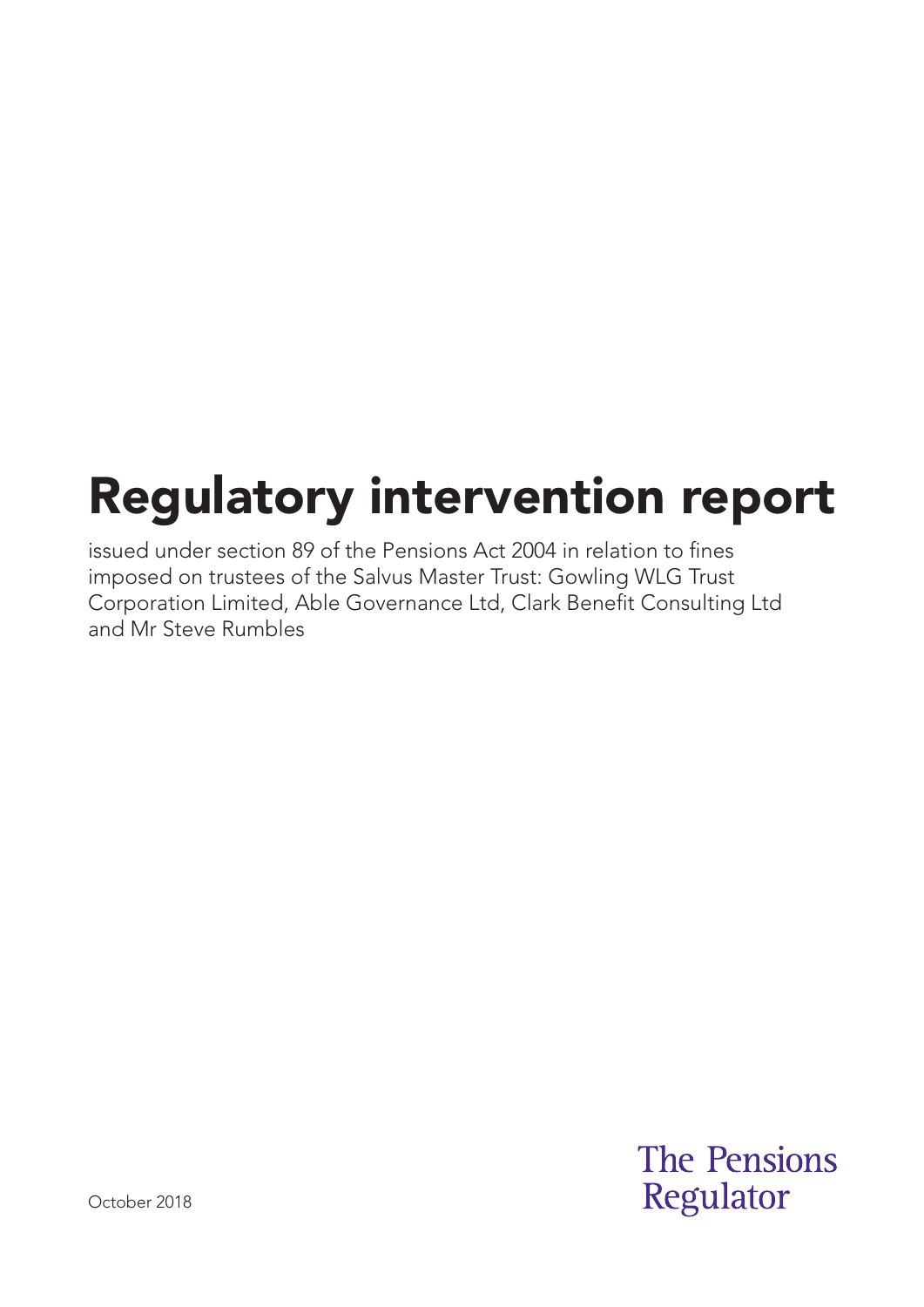## **Background**

Trustees are required by law to process core financial transactions in their scheme promptly and accurately. This includes processing and investing the contributions received from employers, which we expect to be done without delay.

In January 2017, the trustees of Salvus Master Trust reported to us that there had been a failure to invest pension contributions received since 2014, which affected over 9,000 individual members and £1.4m of contributions. They told us that the problem arose from issues with their manual process for allocating contributions. This represented a failure by the trustees to comply with their obligation under Regulation 24 of the Occupational Pension Schemes (Scheme Administration) Regulations 1996.

At the same time as they informed us about the failure, the trustees also provided details of their plans to address both the failure to invest pension contributions and historic administration problems with the scheme.

#### Illustrated summary







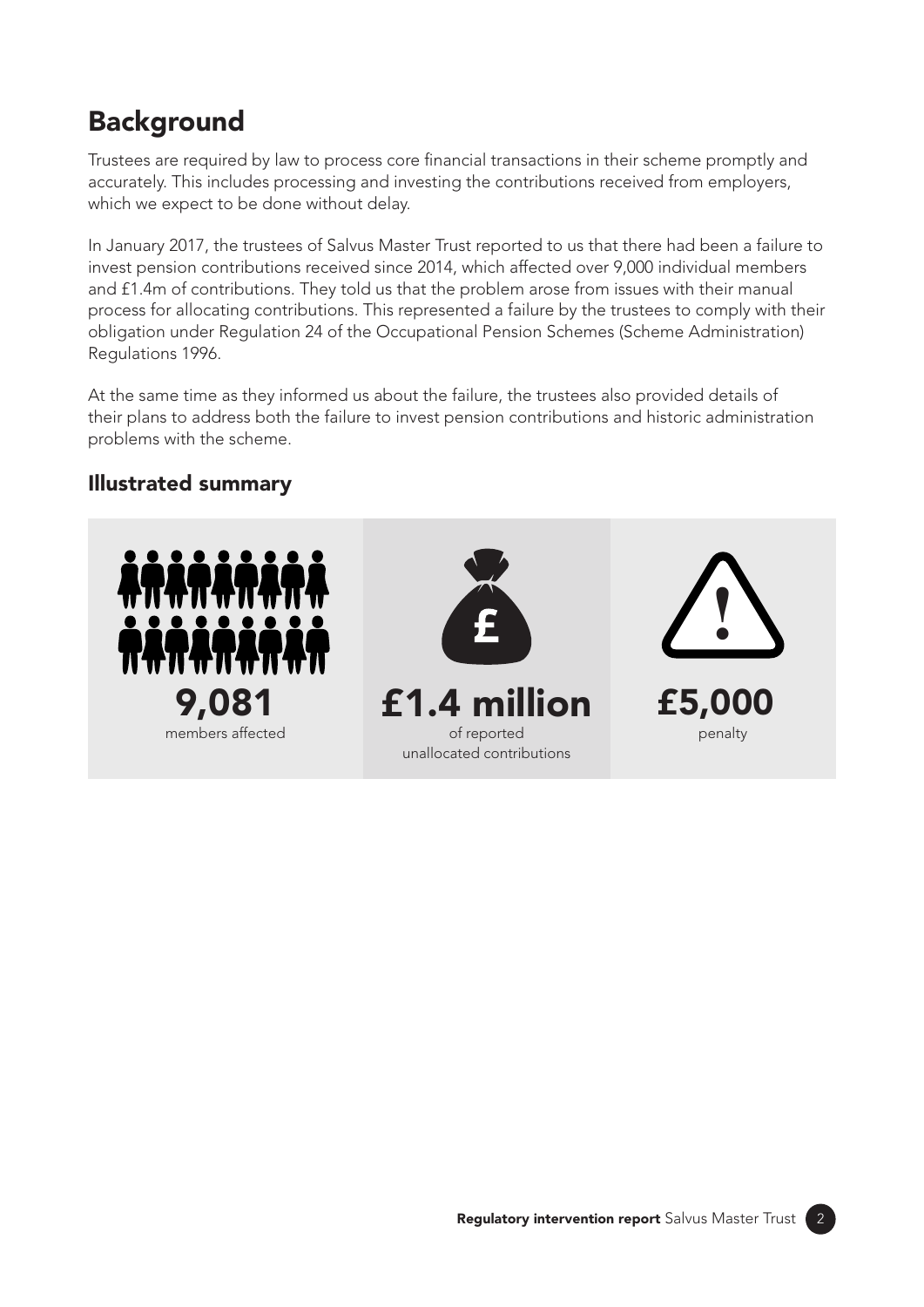# Regulatory action

From January 2017 we had regular contact with the trustees and scheme administrator, to make sure that they were making progress to address the unallocated contributions.

In September 2017 we issued a penalty notice to the trustees of the scheme who were in place between 6 April 2015 (when the regulation requiring trustees to process core financial transactions promptly and accurately came into force) and 17 October 2016. We chose this timeframe because each penalised trustee had responsibility to comply with Regulation 24 and took no action to rectify the breach.

We decided it would be unreasonable to include breaches after this date as it would have involved penalising a trustee who joined the board on 18 October 2016 and who had very little time, between then and January 2017 when the breach was reported, to take any action. We do not want to discourage prospective trustees from joining schemes, particularly where they are seeking to improve scheme governance.

### **Outcome**

The trustees cleared all unallocated contributions and had implemented a solution to address underlying issues by September 2017. They also put in place a plan to address any losses to members caused by their failure to invest member contributions. This included putting all affected members into the position they would have been in had the failure to invest not occurred. We concluded that, while the trustees had made significant progress to resolve the issues with the administration of the scheme and to ensure members did not lose out, the breach had persisted since April 2015 and was serious enough for us to apply a penalty of £5,000 against the relevant trustees. This penalty was for the trustees' failure to ensure the pension contributions were properly allocated.

#### Our approach

Trustees should be aware that we can impose a penalty on them if they breach Regulation 24. We expect the trustees of all DC schemes to comply with the requirement to process core financial transactions promptly and accurately.

While the time frame for processing scheme transactions is not explicitly defined in regulatory guidance, we expect member contributions to be invested without delay which, in this case, did not happen.

Our policy for determining the amount of a penalty for a breach of this requirement is set out in our monetary penalties policy. Because there was an individual trustee in place during the period of the penalty notice as well as the three corporate trustees, the fine was limited to a maximum of £5,000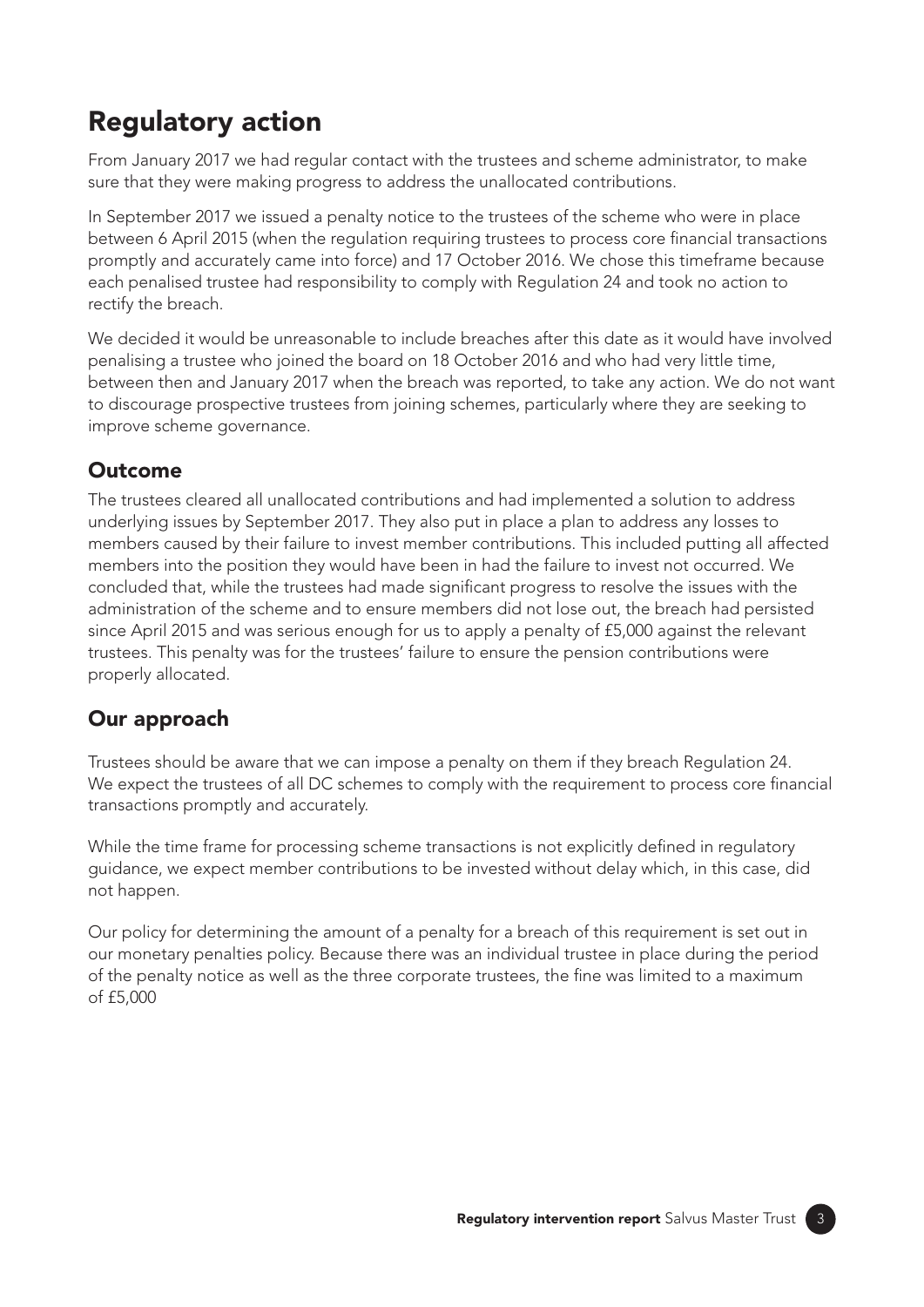# **Timeline**

January 2017: Trustees advise us that there are approximately £1.4m of reported unallocated contributions due to issues with their manual process for allocating contributions

February 2017: Administrator confirms that 978 employers are affected

March 2017: Trustees advise that the issues with their manual process have affected payments from October 2014 to date

Ī

July 2017: Case team confirm they are considering enforcement action in respect of the unallocated contributions under Regulation 24

September 2017: Trustees confirm the reconciliation process is complete and is now business as usual through their new automated system

September 2017: TPR issues a penalty notice for the breach of Regulation 24 to trustees who were in place between April 2015 and October 2016

October 2017: Trustees submit an application for review of the penalty notice

November 2017: TPR upholds the penalty notice. The trustees pay the fine.